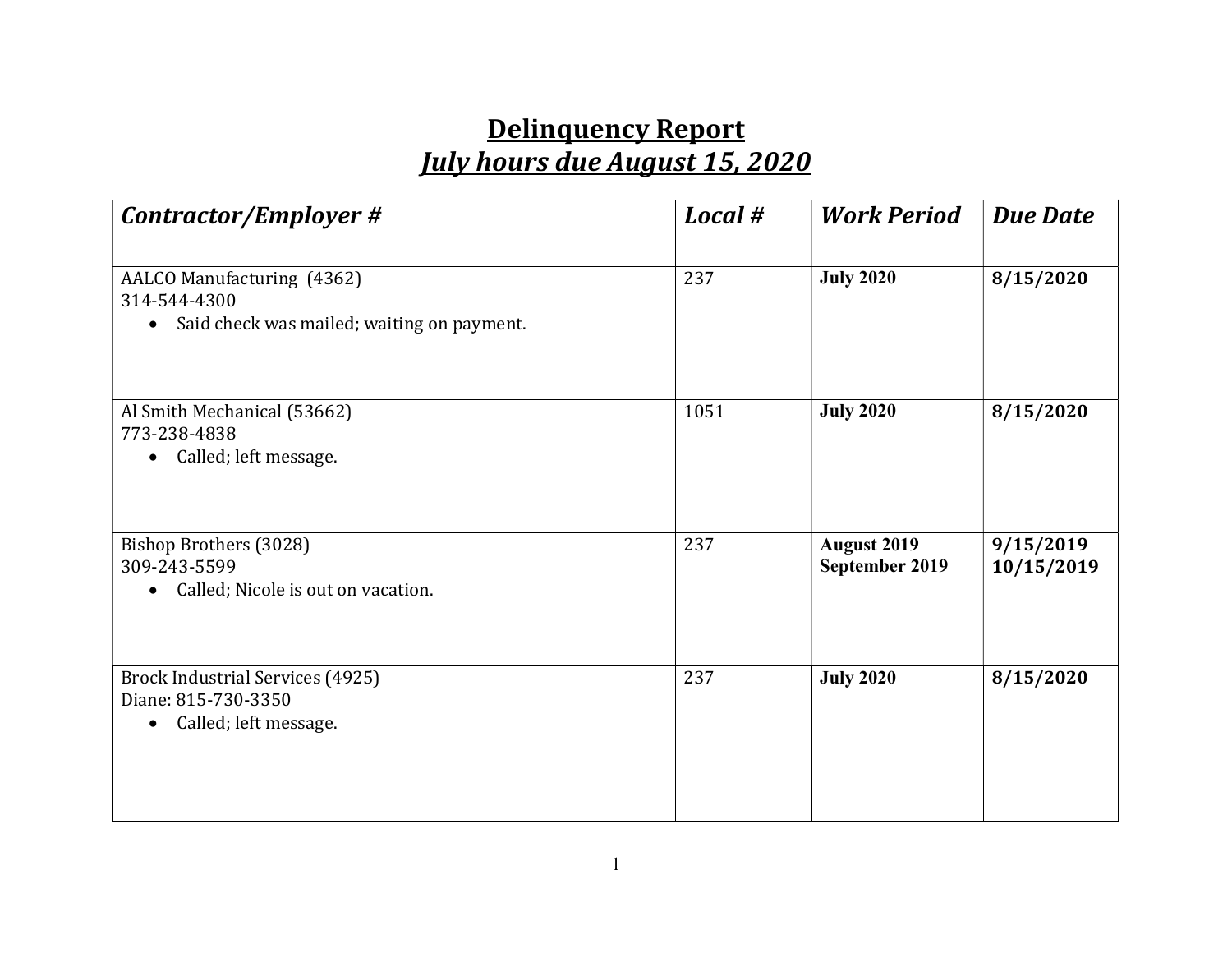| Dixon General Construction (6044)<br>309-222-0382<br>• Per collections at pension attorney working on this case. | 237 | <b>April 2019</b><br><b>May 2019</b><br>October 2019<br>November 2019<br>December 2019<br><b>January 2020</b><br><b>February 2020</b><br><b>March 2020</b><br>April 2020<br><b>May 2020</b><br><b>June 2020</b><br><b>July 2020</b> | 5/15/2019<br>6/15/2019<br>11/15/2019<br>12/15/2019<br>1/15/2019<br>2/15/2020<br>3/15/2020<br>4/15/2020<br>5/15/2020<br>06/15/2020<br>07/15/2020<br>8/15/2020 |
|------------------------------------------------------------------------------------------------------------------|-----|-------------------------------------------------------------------------------------------------------------------------------------------------------------------------------------------------------------------------------------|--------------------------------------------------------------------------------------------------------------------------------------------------------------|
| <b>Interior Specialty Construction (4218)</b><br>217-425-0889<br>Called; left message.                           | 270 | <b>July 2020</b>                                                                                                                                                                                                                    | 8/15/2020                                                                                                                                                    |
| Ko-On Services (4344)<br>217-671-3920<br>Emailed Melissa.                                                        | 243 | <b>July 2020</b>                                                                                                                                                                                                                    | 8/15/2020                                                                                                                                                    |
| Lankford Construction Co. (4012)<br>Patty: 847-497-0800<br>Called; left message.                                 | 243 | <b>July 2020</b>                                                                                                                                                                                                                    | 8/15/2020                                                                                                                                                    |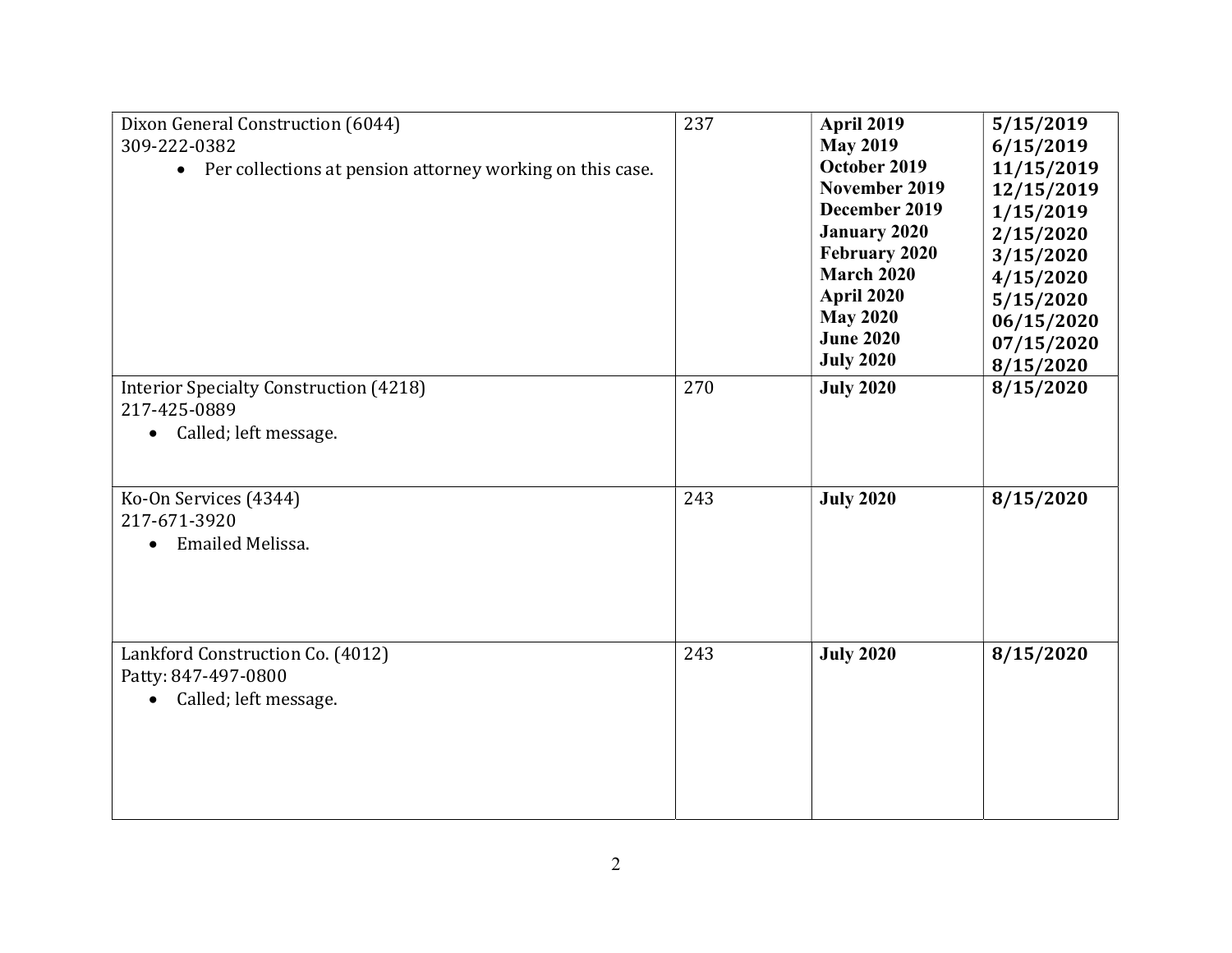| Midwest Concrete Inc. (4748)<br>Ricky: 217-864-5941                                                                                                        | 243, 270 | <b>May 2020</b><br><b>June 2020</b><br><b>July 2020</b> | 06/15/2020<br>07/15/2020<br>8/15/2020 |
|------------------------------------------------------------------------------------------------------------------------------------------------------------|----------|---------------------------------------------------------|---------------------------------------|
| Midwest Dive Service (6083)<br>309-338-5024<br>Per Jennifer - sent check certified came back undeliverable<br>$\bullet$<br>she is sending a new check out. | 237, 270 | <b>July 2020</b>                                        | 8/15/2020                             |
| Millwright Service (5119)<br>319-372-9999<br>Called; left message.<br>$\bullet$                                                                            | 1051     | <b>July 2020</b>                                        | 8/15/2020                             |
| Prostar Surfaces Inc. (5983)<br>Lindsey: 414-444-4400<br>Per Emily has hours for July, sent the hours to Chicago by<br>$\bullet$<br>accident.              | 243      | <b>July 2020</b>                                        | 8/15/2020                             |
| <b>RJ</b> Unes (6046)<br>309-208-9356<br>Called; left message.<br>$\bullet$                                                                                | 237      | <b>July 2020</b>                                        | 8/15/2020                             |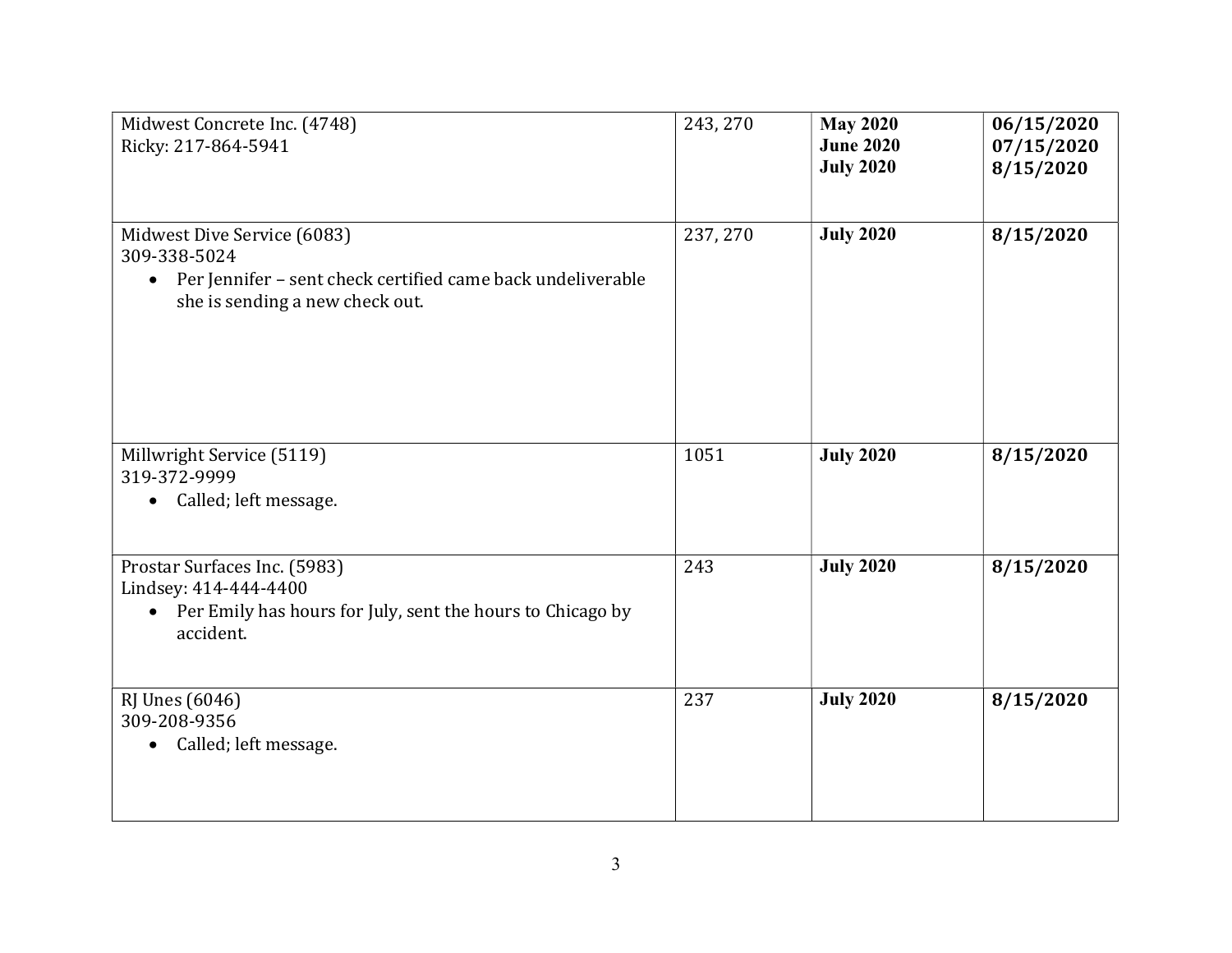| Siciliano Inc (3338)<br>217-585-1200<br>Turned over to attorney.<br>$\bullet$ | 270 | <b>January 2018</b><br>February 2018<br><b>July 2018</b><br><b>August 2018</b><br>September 2018<br>October 2018<br>November 2018<br>December 2018<br><b>January 2019</b><br>February 2019<br><b>March 2019</b><br><b>April 2019</b><br><b>May 2019</b><br><b>June 2019</b><br><b>July 2019</b><br><b>August 2019</b><br>September 2019<br>October 2019<br>December 2019<br><b>January 2020</b><br><b>July 2020</b> | 2/15/2018<br>3/15/2018<br>8/15/2018<br>9/15/2018<br>10/15/2018<br>11/15/2018<br>12/15/2018<br>1/15/2019<br>2/15/2019<br>3/15/2019<br>4/15/2019<br>5/15/2019<br>6/15/2019<br>7/15/2019<br>8/15/2019<br>9/15/2019<br>10/15/2019<br>11/15/2019<br>1/15/2020<br>2/15/2020<br>8/15/2020 |
|-------------------------------------------------------------------------------|-----|---------------------------------------------------------------------------------------------------------------------------------------------------------------------------------------------------------------------------------------------------------------------------------------------------------------------------------------------------------------------------------------------------------------------|------------------------------------------------------------------------------------------------------------------------------------------------------------------------------------------------------------------------------------------------------------------------------------|
| SNS Construction (5794)<br>309-222-6131<br>Called; left message.<br>$\bullet$ | 237 | <b>July 2020</b>                                                                                                                                                                                                                                                                                                                                                                                                    | 8/15/2020                                                                                                                                                                                                                                                                          |
| Soper Construction (6000)<br>309-335-1090<br>Called; left message.            | 237 | <b>July 2020</b>                                                                                                                                                                                                                                                                                                                                                                                                    | 8/15/2020                                                                                                                                                                                                                                                                          |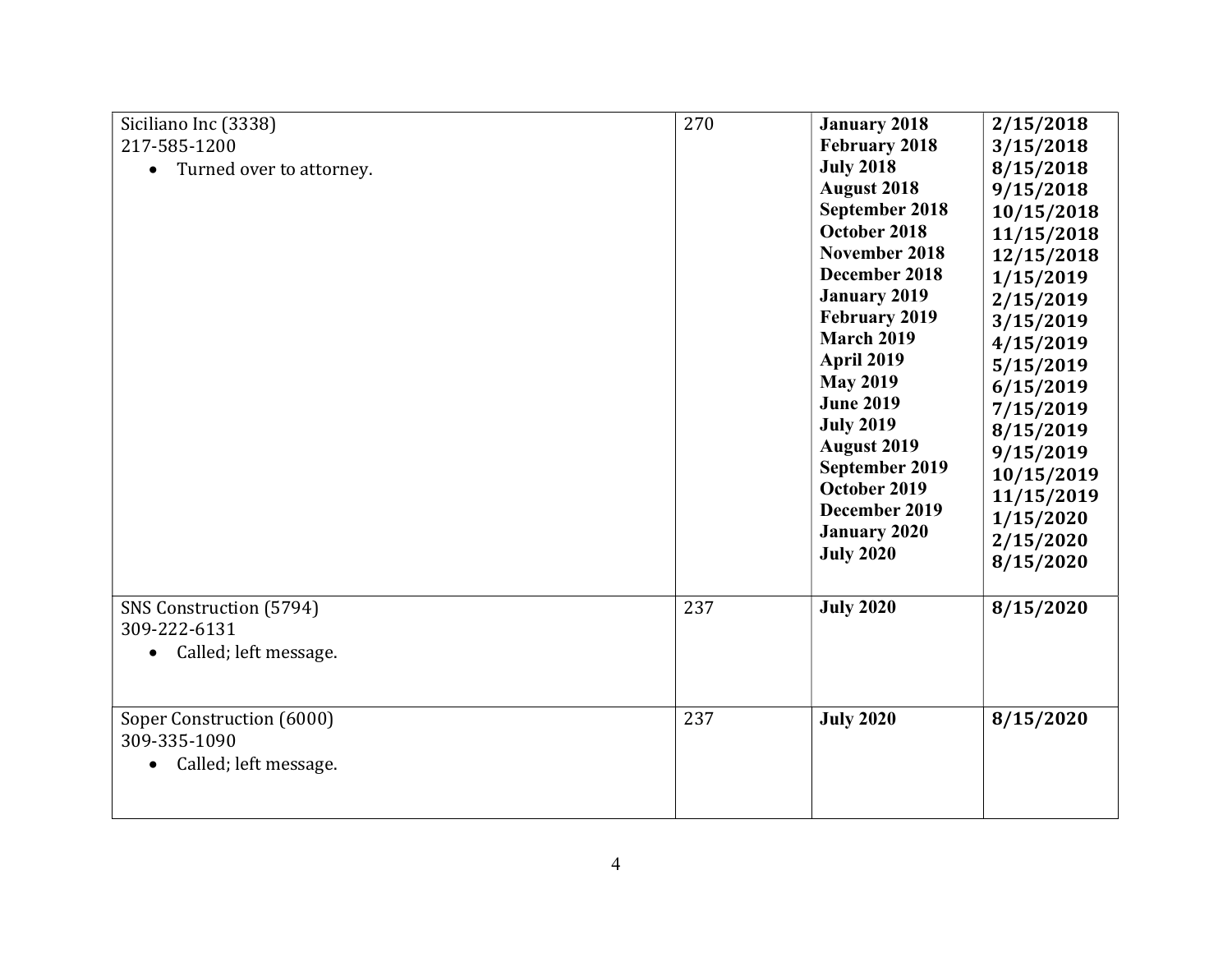| Tieman Builders (5662)<br>815-224-3880<br>Called; left message.              | 237 | <b>July 2020</b>                                                                                                                                                                                | 8/15/2020                                                                                                                          |
|------------------------------------------------------------------------------|-----|-------------------------------------------------------------------------------------------------------------------------------------------------------------------------------------------------|------------------------------------------------------------------------------------------------------------------------------------|
| Tipton Concrete (5212)<br>618-224-9742<br>Called; left message.              | 270 | <b>May 2020</b><br><b>July 2020</b>                                                                                                                                                             | 6/15/2020<br>8/15/2020                                                                                                             |
| Vermilion Millworks (5564)<br>Todd: 217-446-8443<br>Sent email.<br>$\bullet$ | 243 | April 2020<br><b>July 2020</b>                                                                                                                                                                  | 5/15/2020<br>8/15/2020                                                                                                             |
| Wingle Construction (4965)<br>217-202-8086<br>Sent email.                    | 243 | <b>June 2018</b><br>October 2018<br>November 2018<br><b>July 2019</b><br><b>August 2019</b><br>December 2019<br><b>February 2020</b><br><b>May 2020</b><br><b>June 2020</b><br><b>July 2020</b> | 7/15/2018<br>11/15/2018<br>12/15/2018<br>8/15/2019<br>9/15/2019<br>1/15/2020<br>3/15/2020<br>06/15/2020<br>07/15/2020<br>8/15/2020 |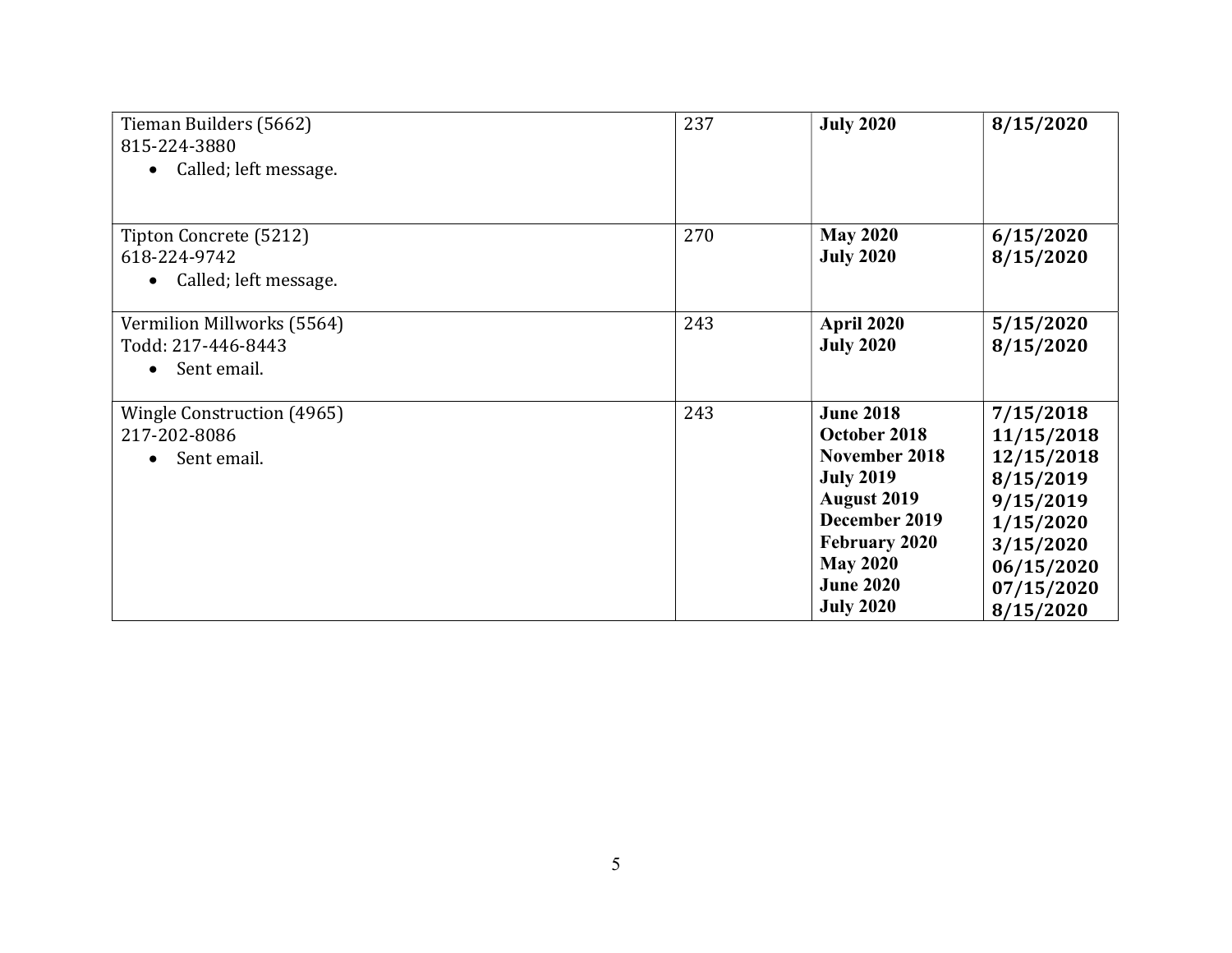## The following contractors are being handled by Cavanagh & O'Hara:

Berco Construction, Inc. (audit) Ceiling Tile Services, Inc. (audit) Dashco, d/b/a Rainguard (audit) (January 2013 –August 2017) ELC Installations English Brothers Flooring Systems (audit) Hoelscher Interiors Johnston Contractors (audit) Lincoln Construction Services MA Mortenson (audit) Midwest Concrete Minor Construction Morrissey Construction (audit) Old Blue Illinois, d/b/a Trillium Dell Timberworks Patriot Installations (audit) Poettker Construction (audit) Prostar Surfaces, Inc. Rathbun & Sons (May thru July 2013) Rice Equipment (audit - January 2015 – February 2017) S & T Concrete (audit) Siciliano The Kamp Company United/Anco, n/k/a Brock Industrial Services (audit) William A. Randolph (audit) Wingle Construction Wood Group Field Services, n/k/a ETHOS Energy Field Services (audit)